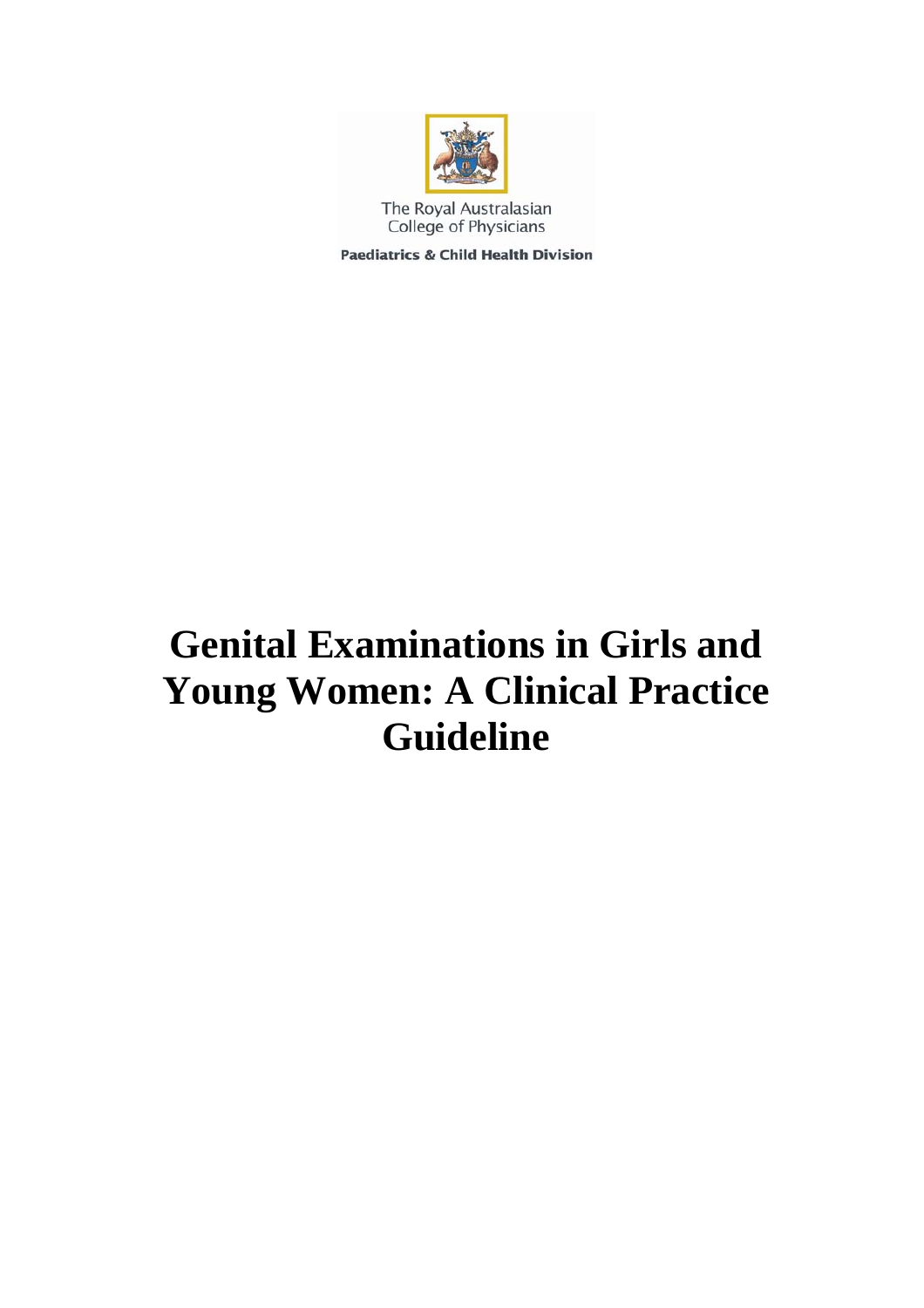#### **Working Group Membership**

**Dr Anne Smith -** Chair

**Dr Dawn Elder -** The Royal Australasian College of Physicians **Dr Sonia Grover -** The Royal Australian and New Zealand College of Obstetrician and Gynaecologists

**Dr Susan Marks -** The Royal Australasian College of Physicians **Dr Kerry McMahon -** The Royal Australian and New Zealand College of **Radiologists** 

**Dr Cheryn Palmer -** Australasian Chapter of Sexual Health Medicine, The Royal Australasian College of Physicians

**Dr Dimitra Tzioumi -** The Royal Australasian College of Physicians **Dr Angela Williams -** Victorian Institute of Forensic Medicine, Forensic and Medical Sexual Assault Clinicians Australia

**Mr Colin Borg –** Senior Executive Officer, The Royal Australasian College of Physicians

© Royal Australasian College of Physicians, August 2009

Paediatrics & Child Health, RACP 145 Macquarie Street Sydney, New South Wales 2000, Australia Tel +61 2 9256 5409 Fax +61 2 9256 5465 Email: [paed@racp.edu.au,](mailto:paed@racp.edu.au) website: [www.racp.edu.au](http://www.racp.edu.au/)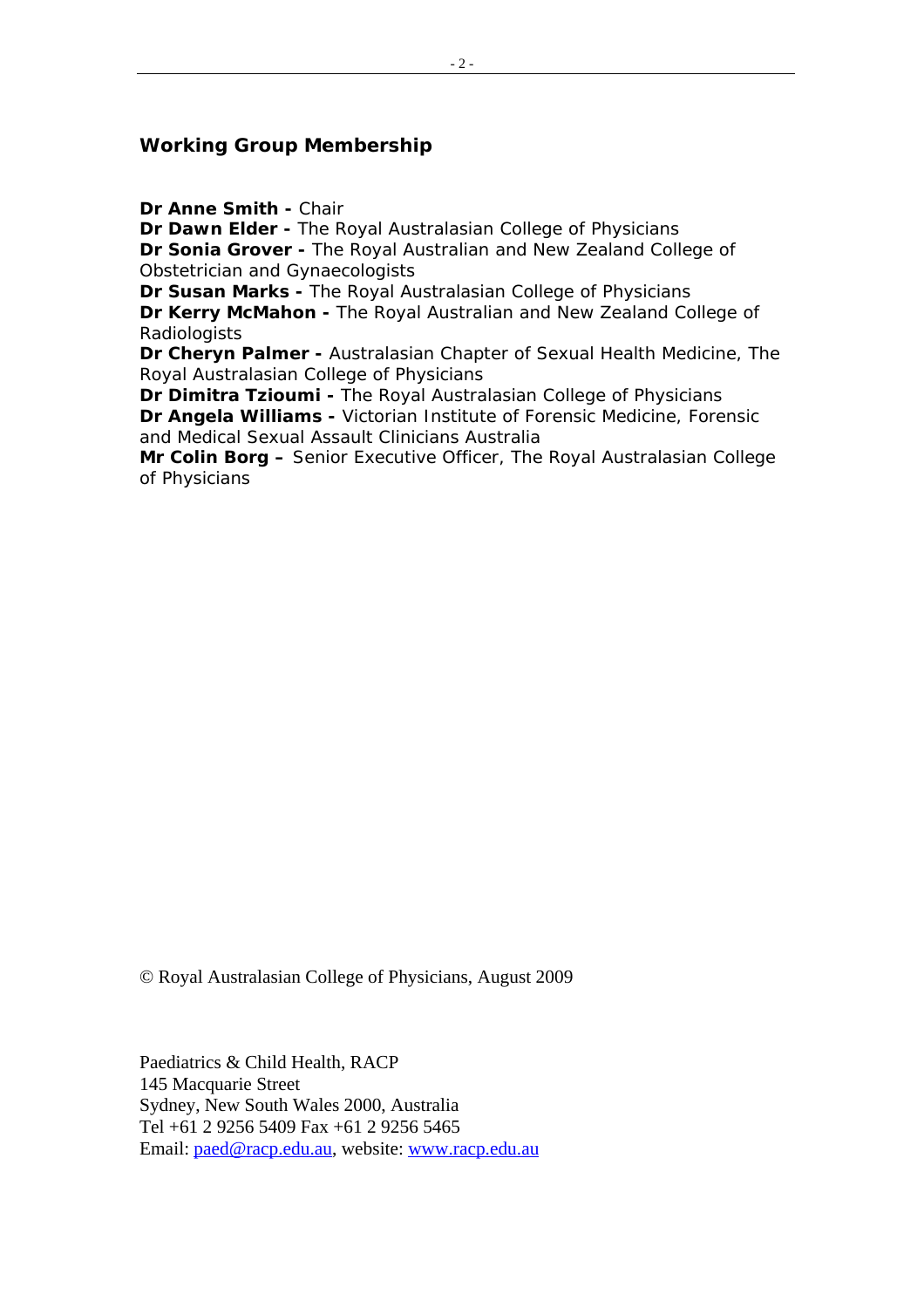# **TABLE OF CONTENTS**

| 1.                                                             |                                                        |
|----------------------------------------------------------------|--------------------------------------------------------|
| 2.                                                             |                                                        |
| 3.                                                             |                                                        |
| $\boldsymbol{4}$ .                                             |                                                        |
| 5.                                                             |                                                        |
| 6.                                                             |                                                        |
| 7.                                                             |                                                        |
| 8. Factors that Influence the Conduct of Genital Examinations7 |                                                        |
| 8.1                                                            |                                                        |
| 8.2                                                            |                                                        |
| 8.3                                                            |                                                        |
| 9.                                                             |                                                        |
| 9.1                                                            |                                                        |
| 9.2                                                            |                                                        |
| 9.3                                                            |                                                        |
| 9.4                                                            |                                                        |
|                                                                |                                                        |
| Appendix 2. Suspected Sexually Transmissible Infections 10     |                                                        |
|                                                                | A. 2.1 Investigations for STI pre and post puberty  10 |
|                                                                |                                                        |
|                                                                |                                                        |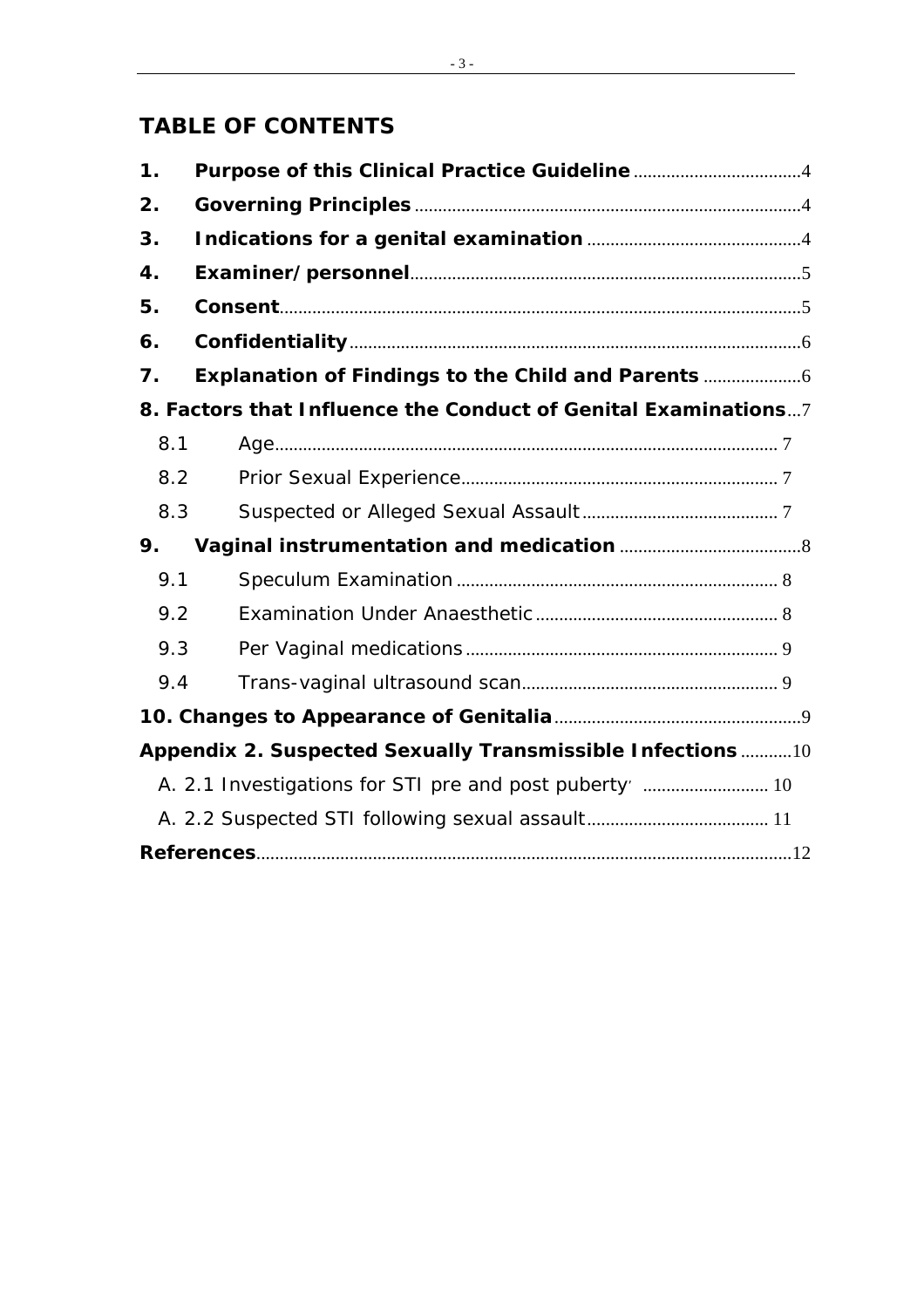# <span id="page-3-0"></span>**1. Purpose of this Clinical Practice Guideline**

The purpose of this clinical practice guideline is to guide medical practitioners and nurses in relation to the indications for, and the conduct of, genital examinations in girls and young women.

This guideline may be of interest to all health professionals who conduct genital examinations on girls and young women.

This guideline does not specifically refer to examination of the anal region. It should be noted, however, that examination of the perineum and anal region is usually appropriate when girls and young women are examined because of suspected genital inflammation, infection or assault.

# **2. Governing Principles**

The girl's or young woman's best interests (their physical and psychological health and wellbeing) are paramount and should guide all decision making.

Best practice includes effective communication. Doctors should take the utmost care in explaining the procedure(s) to the girl or young woman (and parent/guardian).

Examinations of girls' genitalia should be conducted so as to minimise discomfort and distress. Care should be afforded to avoid unnecessarily touching the hymen of prepubertal girls because this might cause pain or discomfort.

Genital examinations under anaesthetic, transvaginal ultrasound scans and evaluations for suspected sexual assault should be performed only by doctors who have satisfactorily completed relevant training<sup>[1](#page-3-1)</sup> and doctors who are under supervision.

# **3. Indications for a genital examination**

Inspection of the genital area of girls and young women is commonly required as part of good medical practice. Indications include (but are not restricted to) the examination of newborn female babies, skin rashes in the genital area, urinary tract infection, enuresis, herniae and symptoms affecting the genital area.

A genital examination might be indicated for:

- Sexually transmitted infection
- Pregnancy
- Pelvic pain or other genital symptoms or concerns
- Sexual assault
- Pap smears, in accordance with national guidelines.

<span id="page-3-1"></span> $\overline{a}$  $1$  The writing group respectfully recognises the role of the colleges in determining curricula, approving training pathways and certifying successful completion of training for each professional group.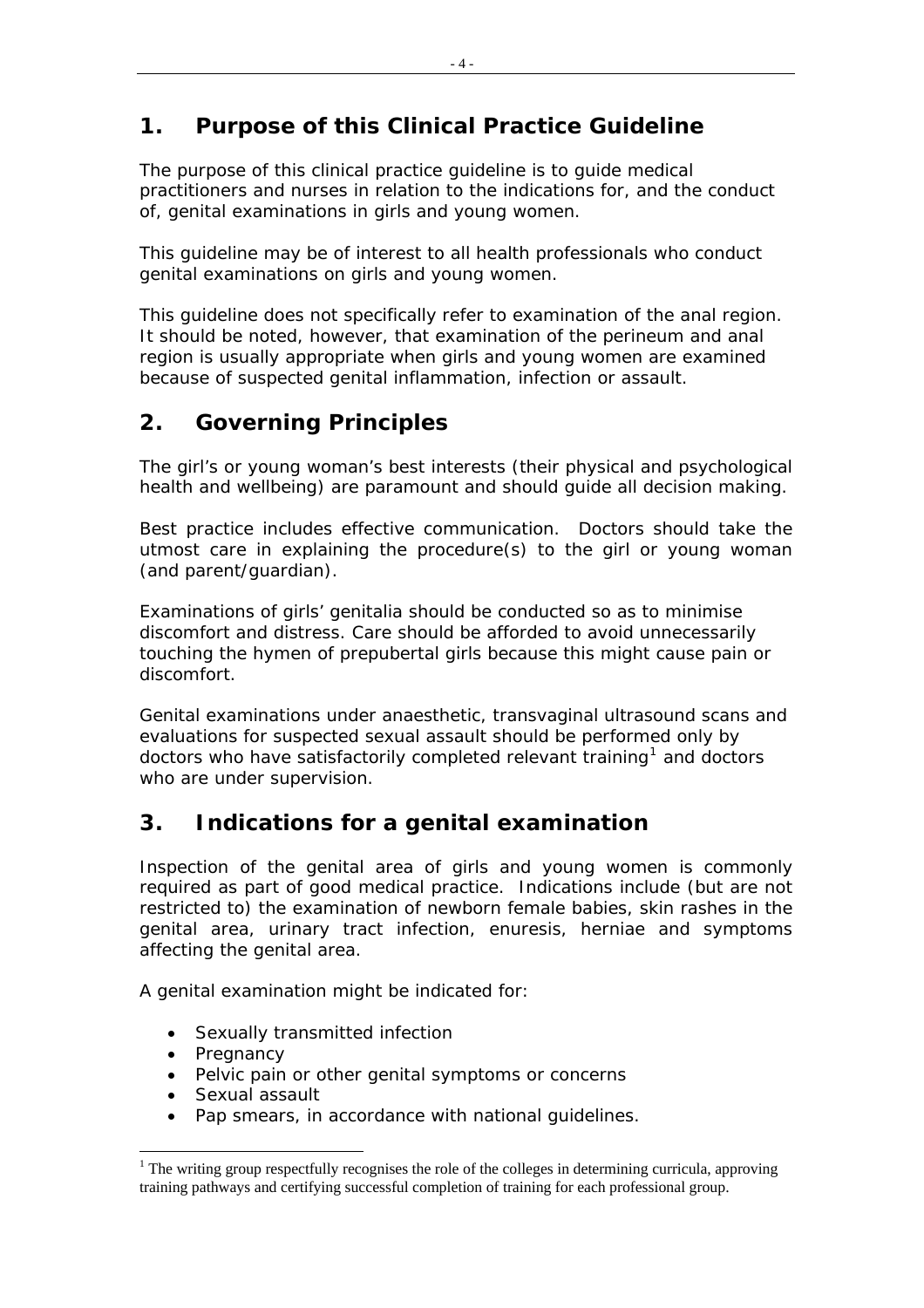<span id="page-4-0"></span>• Foreign body

The decision to perform a genital examination is the responsibility of the examining doctor and is based on

a) appropriate medical indications (including forensic medical indications),

- b) willingness of child and/or parent/guardian and
- c) circumstances of the presentation (time, pain etc).

A genital examination should not be conducted without addressing these criteria.

# **4. Examiner/personnel**

Genital examinations should be performed by appropriately trained and experienced medical practitioners. In particular, examinations under anaesthetic, trans-vaginal ultrasound scans and evaluations for suspected sexual assault should only be performed by doctors who have satisfactorily completed relevant training and doctors who are under supervision.

In clinical practice, there is often pressure from parents and referring child protection workers to provide a doctor of the same gender as the child. In the context of sexual abuse the limited literature available suggests that for children the kindness of the doctor is more important than gender<sup>[1](#page-11-1)</sup>.

An appropriate adult witness, support person or chaperone should be present when examining a child. Many children prefer the support of a trusted family member or close friend. Other personnel who might be appropriate include: medical, nursing/allied health staff, interpreters, culturally congruent persons or caseworkers (for intellectually impaired patients). When examining a young woman, the presence of either a trusted family member, support person or chaperone should be encouraged and available, respectful of the young woman's right to decline their presence and the doctor's right to decline proceeding with an examination in their absence should they deem it appropriate. This practice provides a level of security for children and young women, as well as the doctor. It is imperative that the child's/young woman's dignity and privacy be maintained throughout the examination, regardless of the presence of others.

Doctors should inform and familiarise themselves with any tests that need to be performed, the equipment required and methods of sampling for investigation prior to commencing the examination.

## **5. Consent**

Doctors need to ensure valid consent from a young person and/or their parent or guardian prior to conducting a genital examination. Valid consent must be voluntary, informed and based on the capacity of the patient to consent. Doctors should familiarise themselves with relevant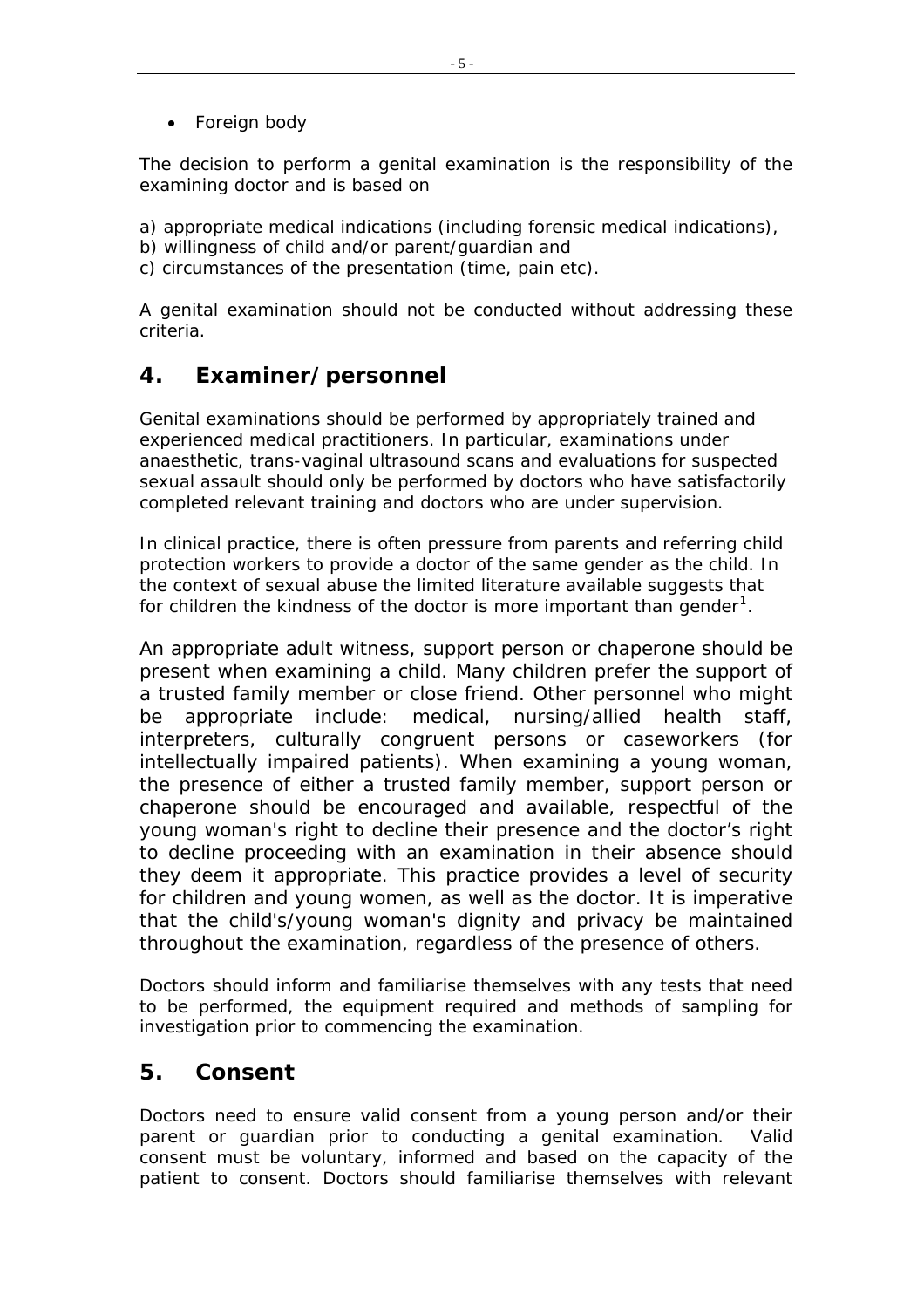<span id="page-5-0"></span>state/territory legislation regarding capacity to consent. Capacity to consent should be considered on an individual basis and is not solely related to age. Children can consent as long as they have the capacity to understand the information and the implications of the procedure to which they are consenting. $2$ 

When parents or guardians have consented on a girl's behalf, doctors should take the utmost care in explaining the procedure(s) and proceed only with the girl/young person's assent.

Special consideration needs to be given to obtaining consent from patients who are:

- Intellectually impaired
- Mentally ill
- Physically impaired
- Drug or alcohol affected
- Non-English speaking background
- Injured, pain, shock
- Sleep deprived
- Unable to give valid consent

Except in a medical emergency, genital examination should not proceed in the absence of valid consent.

## **6. Confidentiality**

If the girl or young person has the capacity to consent then she is also capable of forming a relationship of confidence and should be given the opportunity to talk privately with the doctor. The doctor should indicate to the child or young woman that confidentiality can not be guaranteed in the following circumstances:

- Risk of serious harm to self or others
- Suicidal ideation
- Serious criminal activity
- Psychosis
- Sexual or physical abuse

## **7. Explanation of Findings to the Child and Parents**

Care should be given to explaining the examination findings to the girl / young woman. Explanations need to be tailored to the girl's/young woman's level of comprehension and reassurance given where appropriate.

In circumstances when the parent or guardian is providing consent to the examination of a girl/young woman, or when the girl/young woman consents to the sharing of information, an explanation of the examination findings should be provided by the examining doctor during the consultation.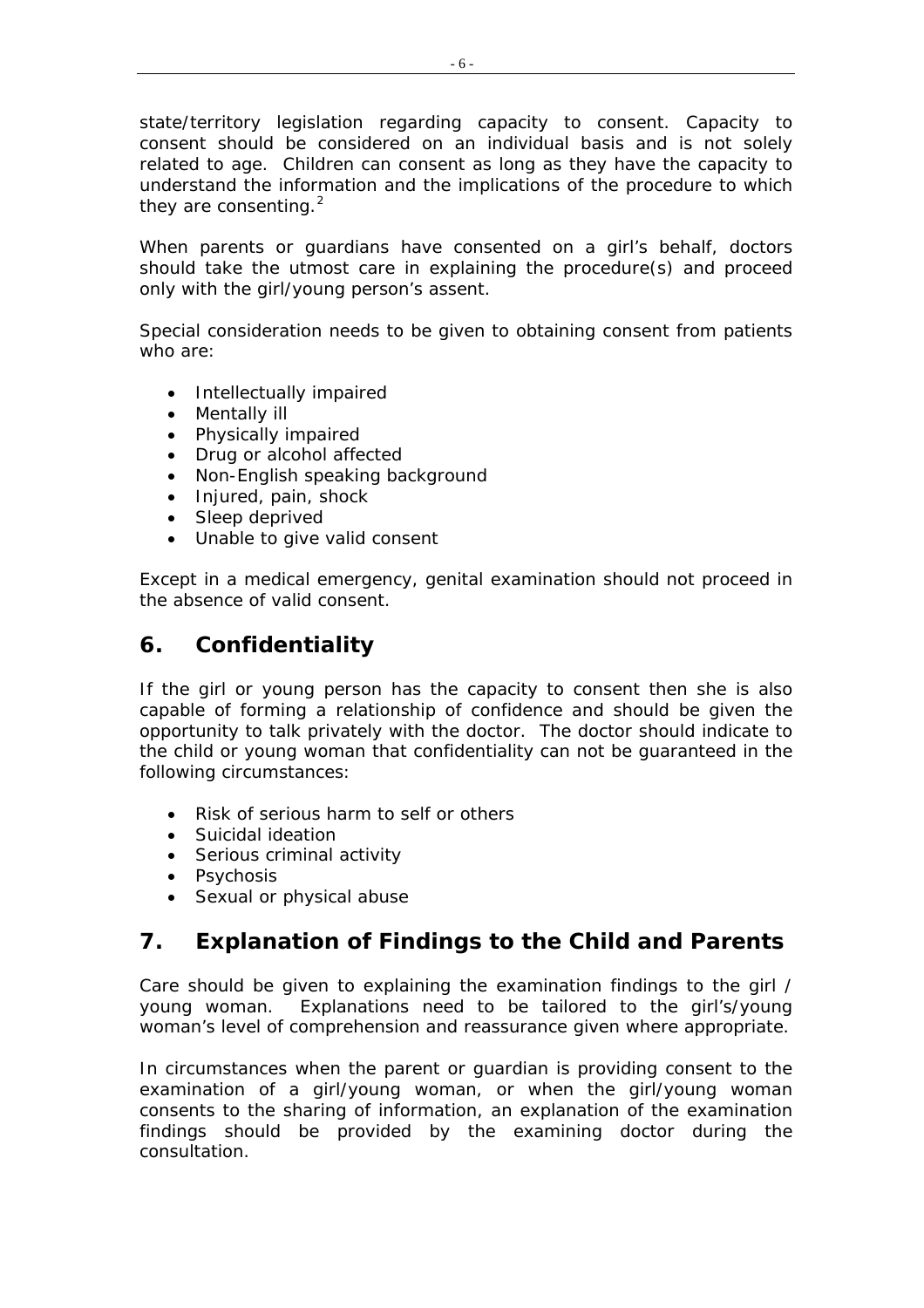## <span id="page-6-0"></span>**8. Factors that Influence the Conduct of Genital Examinations**

#### **8.1 Age**

In babies and toddlers genital inspection is often an important aspect of the general medical examination.

Digital or instrumental vaginal examination is very rarely indicated in prepubertal girls. Allegations of sexual abuse, vaginal bleeding, vaginal discharge or suspected genital malformation may require visual inspection of the vaginal vestibule and/or ultrasound examination. If this does not reveal the required information and further examination is deemed medically necessary, then examination under anaesthesia by appropriately trained medical practitioners may be indicated.

In a pubescent or postpubertal girl, digital or instrumental examinations of the genitalia should only be performed with informed assent from the girl and the consent of their parent/guardian or with a mature minor's consent. Privacy and confidentiality are of the utmost importance in dealing with this group. Components of the examination and findings (normal and abnormal) must be communicated to the patient at her level of comprehension.

#### **8.2 Prior Sexual Experience**

If a girl/young woman states that she is NOT sexually active, digital or instrumental vaginal examination is unlikely to be warranted.

If a visual inspection of the vaginal vestibule does not reveal the required information and further examination is deemed medically necessary, then an instrumental examination may be performed (with anaesthesia if necessary) by a trained and experienced medical practitioner.

Doctors should be aware that a significant proportion of young people under 16 years of age report having had sexual intercourse<sup>[3](#page-11-2)</sup>. The possibility that this was non-consensual and occurred in the context of child sexual abuse should be considered. The legislation may vary between Australian states/territories and New Zealand and medical practitioners must be familiar with their local legislative and policy requirements in managing suspected cases of child sexual assault. If in doubt consult with the local sexual assault/child sexual assault services.

#### **8.3 Suspected or Alleged Sexual Assault**

When sexual assault is suspected (history from the patient, family/friends, police or clinically) a genital examination may be indicated and should be conducted by a practitioner with specific training. Doctors performing examinations for suspected sexual abuse must act in accordance with regional policies, procedures and practices and in accordance with local government legislation.

Unless there is a medical emergency, best practice principles indicate that the girl or young woman should have a single examination.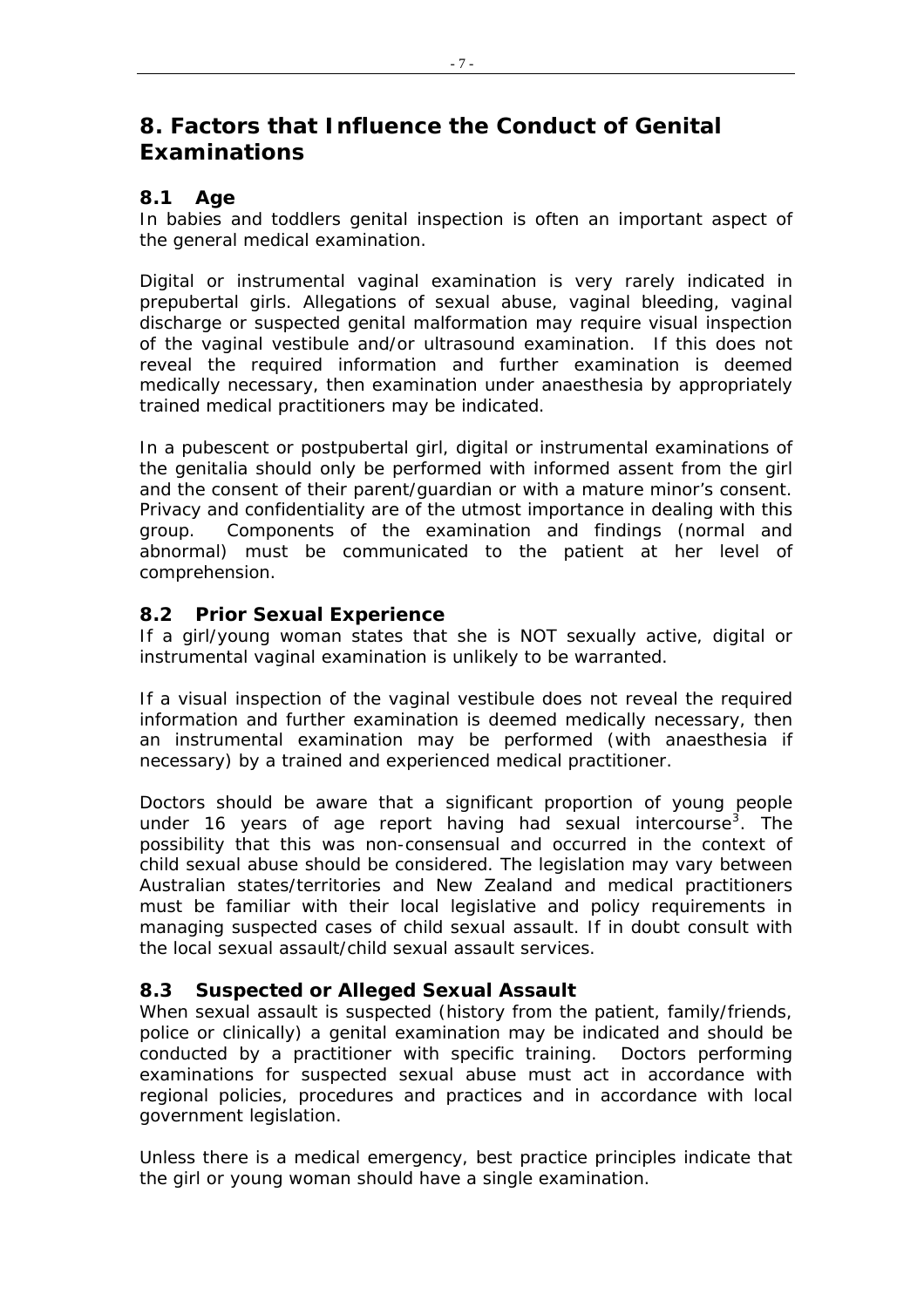<span id="page-7-0"></span>Medical care should be provided in an holistic manner that addresses the girl's or young woman's psychological needs and provides for her gare or young nomano poychological hoods and provided to the continuing health and well being. In many centres this care is provided by a multidisciplinary team.

When sexual assault is alleged to have occurred within the previous 72 hours the girl or young woman should promptly be offered a comprehensive forensic medical evaluation, including genital examination.

When sexual assault is alleged to have occurred more than 72 hours previously, the girl or young woman should be offered an appointment for a medical evaluation to assess her general health and well being. A genital examination may form part of that assessment.

Photo-documentation of genital examination findings is regarded as 'best practice'.<sup>[4](#page-11-2), [5](#page-11-2), [6](#page-11-2)</sup> Video-colposcopic documentation is regarded as superior to still photography. Consent for photo-documentation should be obtained prior to the procedure. Adequate security for the photo-documents must be ensured and maintained.

Photo-documentation might reasonably be viewed by suitably qualified medical professionals in order to provide a second opinion about examination findings. However, photo-documentation should not be released for viewing by members of the public (including jurors and legal professionals).

## **9. Vaginal instrumentation and medication**

#### **9.1 Speculum Examination**

The indications for speculum examination include:-

Pap smear Endocervical swab for investigation of possible infection Endocervical swab for forensic investigation Assessment for abnormal per vaginal bleeding Assessment for possible intra-vaginal foreign body.

#### **9.2 Examination Under Anaesthetic**

Examination under anaesthesia (EUA) should only be undertaken when information being sought cannot be obtained by examination of the conscious girl/young person and valid consent has been obtained.

Doctors must ensure that adequate equipment appropriate for the size / age of the girl/young woman is available. This might include a nasal speculum, hysteroscope (for use in the vagina), narrow speculum(rather than the usual adult size) and adequate lighting. Doctors undertaking the EUA should have adequate knowledge to allow recognition and interpretation of the findings / pathology in girls and young women.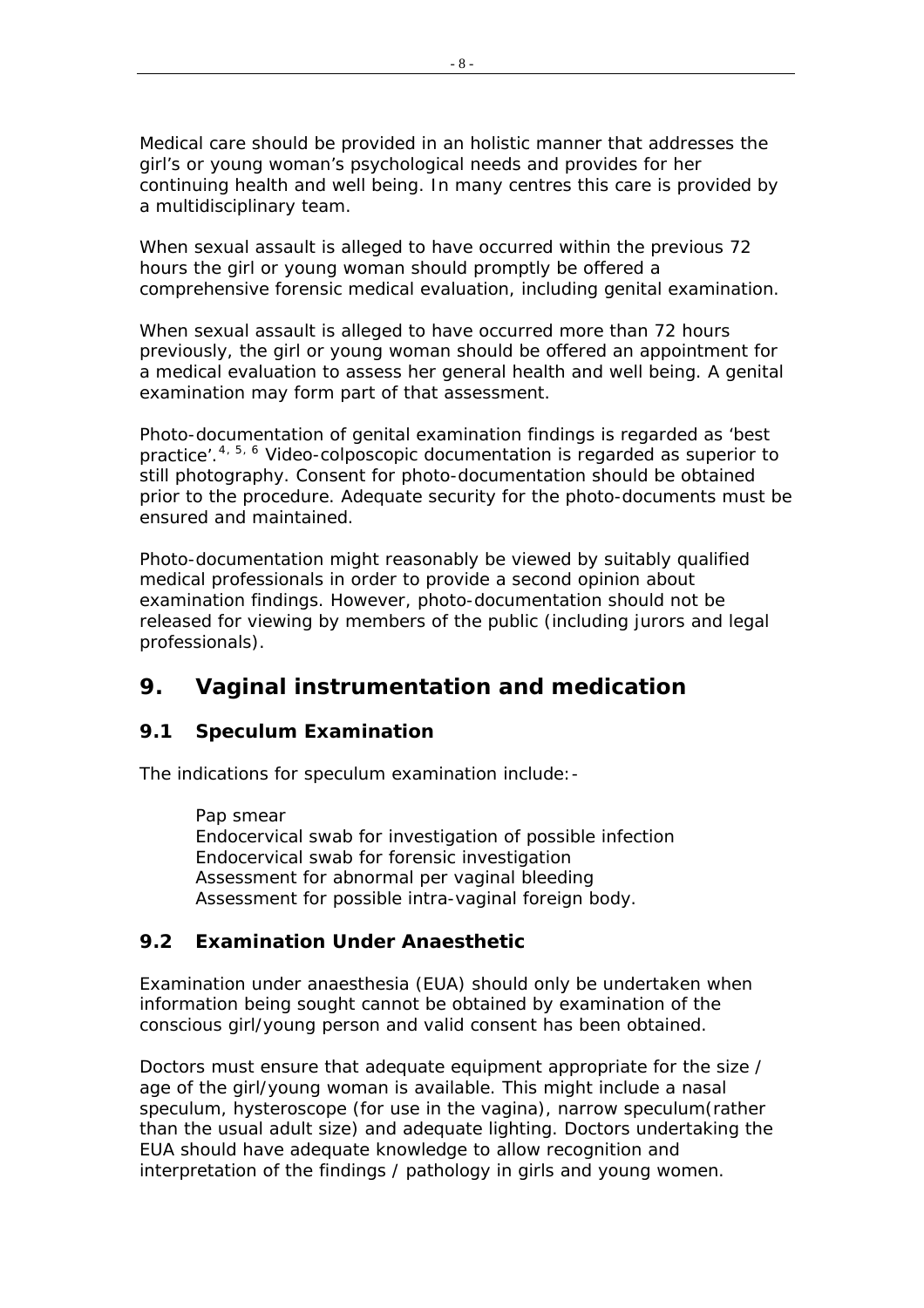### <span id="page-8-0"></span>**9.3 Per Vaginal medications**

The use of vaginal pessaries in girls as a means of administering medications is not appropriate. This applies to prepubertal girls as well as young adolescent women.

#### **9.4 Trans-vaginal ultrasound scan**

Trans-vaginal ultrasound is a non-ionizing radiologic investigation that is used in conjunction with trans-abdominal imaging to obtain more accurate visualisation of the pelvic organs. It should only be performed when the patient has given informed consent. It may be appropriate for some sexually active girls. Consideration should be given to the presence of a support person and/or chaperone.

Guidelines for the performance of such an examination and gynaecologic examinations are provided in the ASUM policy manual with specific reference to ASUM Policy C3, Policy on Vaginal Scanning by Sonographers and Policy D8, Guidelines For Performance of a Gynaecologic Scan.<sup>[7](#page-11-2)</sup>

# **10. Changes to Appearance of Genitalia**

Any alteration to the appearance of genitalia that occurs as a result of examination should be documented and the girl and her parents/guardians informed.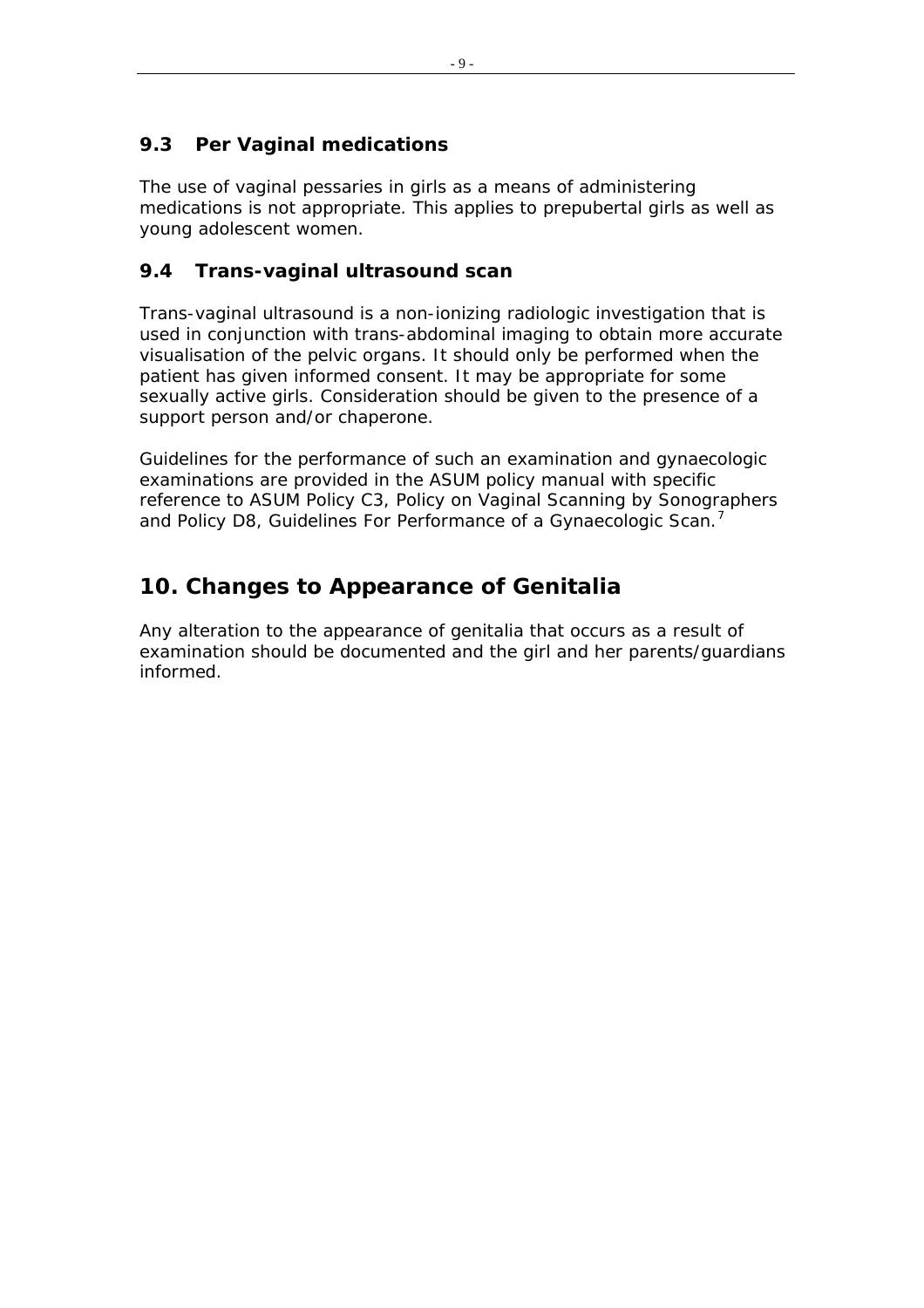## <span id="page-9-0"></span>**Appendix 2. Suspected Sexually Transmissible Infections**

# **A. 2.1 Investigations for STI pre and post puberty**[8](#page-11-2), [9](#page-11-2)

The anatomy, physiology and normal flora of the prepubertal genitalia, particularly the vagina, differs from post pubertal genitalia.

Non-specific vulvovaginits is the commonest cause of genital discomfort and or a vaginal discharge in a prepubertal child. The vaginal discharge is usually watery and often associated with an oval area of erythema (inflammation) around the labia majora. Swabbing is not indicated as part of initial management and may cause unnecessary discomfort to the child. Any results should be interpreted with an understanding of the normal flora seen in the vagina in this age-group. Microbiological screening should be considered if the discharge is purulent, if the girl has a vaginal discharge and appears systemically unwell or if usual measures to resolve the symptoms have failed and the reported amount of discharge remains significant.

In postpubertal young women Chlamydia trachomatis and Neisseria gonorrhoeae typically infect the columnar epithelium of the cervix but prior to puberty these organisms infect the vaginal epithelium. Therefore, in prepubertal females an endocervical swab is not necessary to detect these pathogens<sup>[2](#page-9-1)</sup>. (In girls and young women of all ages these organisms can infect the urethra, anus, throat and conjunctiva. Consideration should be given to also collecting swabs from these sites.) Trichomonas vaginalis can infect the vaginal epithelium in children as well as adults. Bacteria such as streptococcus, staphylococcus and E.coli can cause symptomatic infection in prepubertal vagina. Candida species are unlikely pathogens past the early neonatal period and prior to puberty because they favour an oestrogen rich environment for growth.

Nucleic acid amplification (NAA) such as PCR employed on a first void urine specimen or blind vaginal swab can detect *C.trachomatis and N.gonorrhoeae* in girls and young women. The first void urine specimen has the potential advantage of detecting urethral, cervical, vaginal and anal infection of these organisms with a single specimen; as organisms in secretions from any of these sites can be present on the vulva and wash into the urine specimen. When infection with *N.gonorrhoeae* is likely, an additional swab from the suspected site/s for culture allows antibiotic sensitivity to be determined, as resistance is an increasing problem in managing this infection.

A vaginal swab sent for wet preparation, microscopy and culture can detect *T.vaginalis* as well as non-sexually transmitted organisms that may cause

 $\overline{a}$ 

<span id="page-9-1"></span> $2^2$  The writing group supports the guidelines for specimen collection provided by Doctors for Sexual Abuse Care, DSAC Manual 6th Ed at http://www.dsac.org.nz

Consideration could also be given to young women collecting their own vaginal swabs.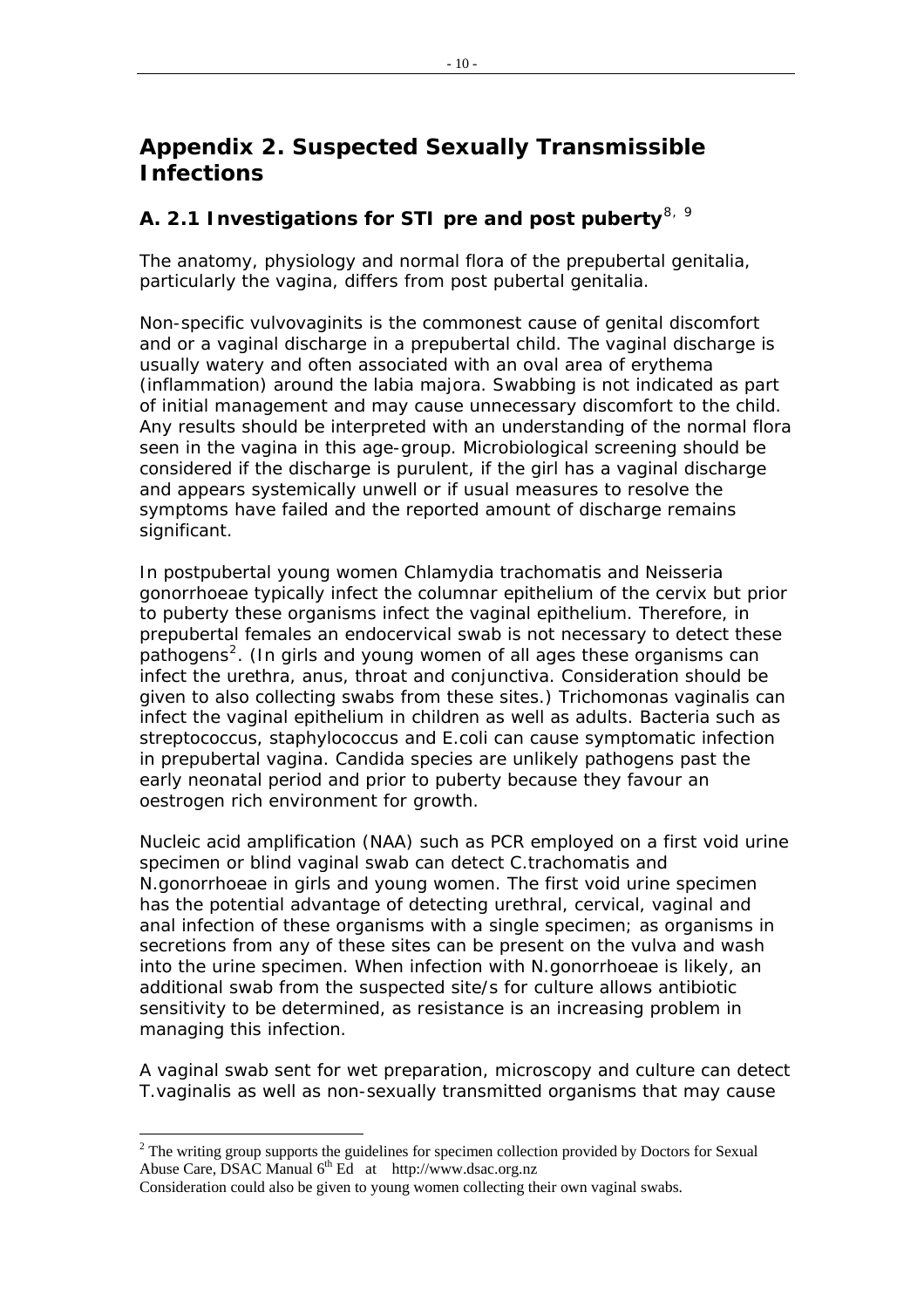<span id="page-10-0"></span>vaginal and vulval symptoms such as Streptococcus, Staphylococcus, E. coli and Candida spp. In some laboratories, NAA is available to detect *T.vaginalis*, from a vaginal swab. Any atypical areas of skin in the anogenital area can be swabbed for herpes simplex virus (HSV) PCR, which has greater sensitivity than HSV culture. Both HSV type 1 and type 2 can be identified by PCR testing.

#### **A. 2.2 Suspected STI following sexual assault**

In circumstances of sexual assault, doctors should note the time interval between the initial assault and the examination to determine whether this falls within the window period for detection of sexually transmitted pathogens such as *Chlamydia trachomatis, Neisseria gonorrhoeae* and *Trichomonas vaginalis*. If the initial exposure was within a few hours or days of the examination, testing may need to be deferred or repeated in 1 week. For example, Chlamydia has an incubation period of 7-21 days. If treatment has not intervened, testing should be performed approximately 14 days after the alleged assault.

When girls are examined following recent sexual assault (defined as within the last 72 hours) the use of prophylactic antibiotics (eg. Azithromycin 1 g stat) should be considered depending on the nature of the alleged assault.

The use of post exposure prophylaxis for HIV, while rarely required, should also be considered in accordance with local quidelines $10$ .

Concerns have been raised about the specificity of testing techniques for Chlamydia and gonorrhoea, other than culture. Culture is 100% specific. NAA has a very low false positive rate. However, NAA is a more sensitive test, therefore NAA has a lower risk of missing the diagnosis of these infections.

For medico-legal purposes, unless treatment has already intervened consideration should be given to confirming, by culture, a positive NAA test result for gonorrhoea.

In medicolegal situations and when legally valid consent from a sexually active young woman is not an issue, Chlamydia infection should also be confirmed by either culture or a second NAA using different methodology which targets a different sequence of the genome to the initial test.